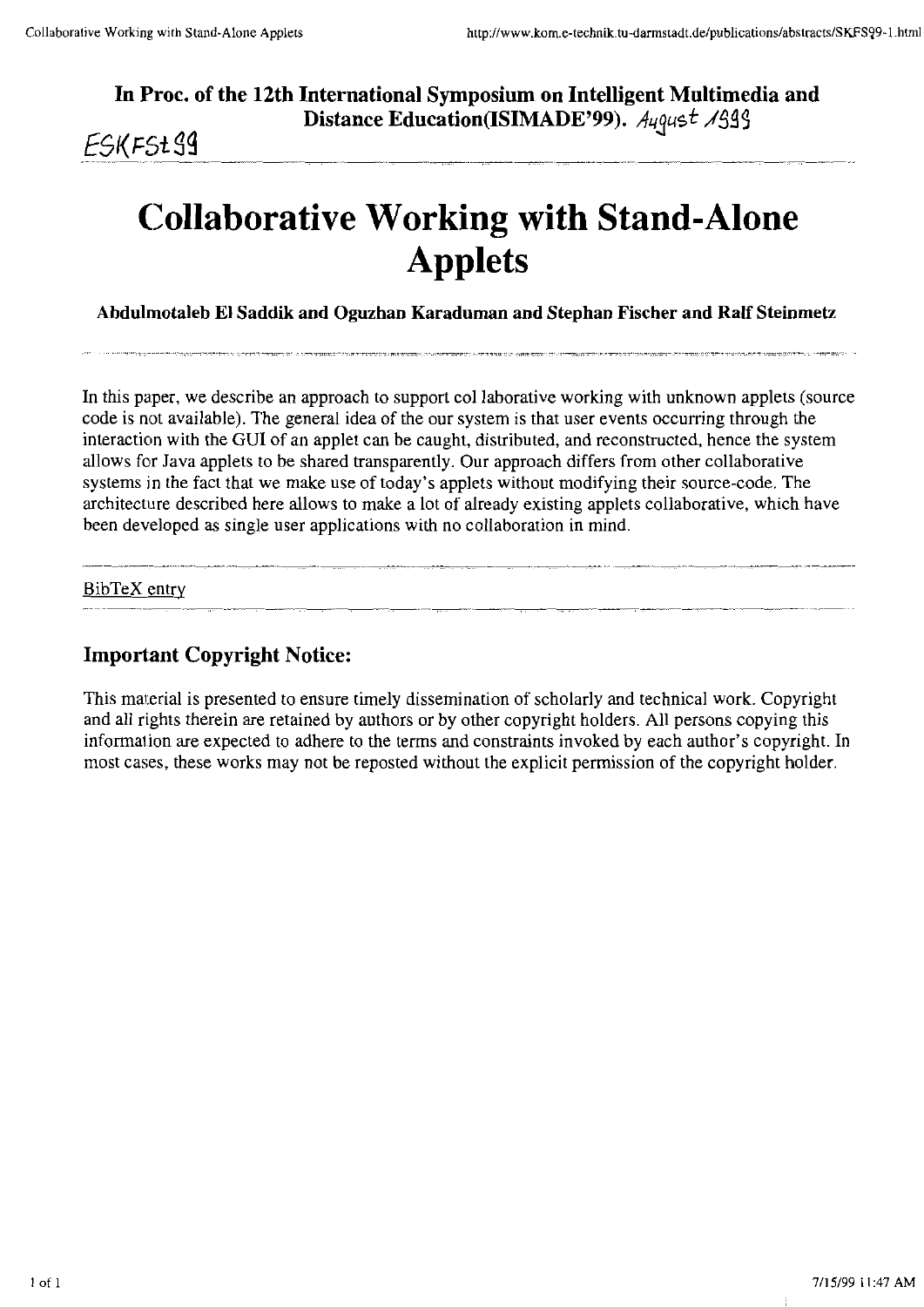## **Collaborative Working with Stand-Alone Applets**

Abdulmotaleb El Saddik<sup>[</sup>, Oguzhan Karaduman<sup>]</sup>, Stephan Fischer<sup>]</sup> and Ralf Steinmetz<sup>[2]</sup>

| Industrial Process and System Communications         | GMD IPSI                                      |
|------------------------------------------------------|-----------------------------------------------|
| Dept. of Electrical Eng. $\&$ Information Technology | German National Research Center               |
| Darmstadt University of Technology                   | for Information Technology                    |
| Merckstr. 25 • D-64283 Darmstadt • Germany           | Dolivostr. 15 • D-64293 • Darmstadt • Germany |

{abed, oguzhan, fisch, rst }@kom.tu-darmstadt.de

## **ABSTRACT**

In this paper, we describe an approach to support col'laborative working with unknown applets (source code is not available). The general idea of the our system is that user events occurring through the interaction with the GUI of an applet can be caught. distributed, and reconstructed, hence the system allows for Java applets to be shared transparently. Our approach differs from other collaborative systems in the fact that we make use of today's applets without modifying their source-code. The architecture described here allows to make a lot of already existing applets collaborative, which have been developed as single user applications with no collaboration in mind.

#### 1. Introduction

The simplicity of access to a variety of information stored on remote locations led to the fact that the World Wide Web has gained popularity over the last decade. In this context Computer Supported Collaborative Learning (CSCL) is becoming more and more important. Collaborative systems allow users to view and interact with a distributed application during a session. The use of collaborative systems increases in research and business as well as in education. A problem of many cooperative applications is their platform dependence leading to the fact that users communicating in heterogeneous environments are restricted in their choice of a cooperative application. For example a user might choose a UNIX-workstation, another might prefer Windows 95/98/NT or a Macintosh. The introduction of the platform-independent programming language Java made it possible to overcome these problems. Diverse approaches were used to develop Java-based collaborative systems. Almost every system described in the literature requires the use of an Application Programming Interface (API). Others are trying to replace some Java-components with selfdefined collaborative components in a transparent manner.

The approach presented in this paper differs from other approaches, in the way that we do neither propose a new API for developing collaborative systems nor try to replace components at run time. As a matter of fact a great variety of well-designed applets exist distributed in the World Wide Web which were developed to run stand-alone. It would not be acceptable for many users to re-implement or change these programs to make them work in a collaborative way. The particularity of our approach is that we propose to use JavaBeans [1] and Java's Remote Method Invocation [2] to extend the capabilities of applets in a way that stand-alone applets can be used in a collaborative way. Our approach does not change the source code of an applet. The System we developed is called KOM Collaborative Applets Environment (KCAE). The principal idea of the KCAE-system is that user events occurring through the interaction with the GUI of an applet can be caught, distributed, and reconstructed, hence allowing for Java applets to be shared transparently. This form of collaboration which is supported as long as a learningsession takes part, enables users to interact in real-time, working remote as a team without caring about lowlevel issues such as networking details.

Figure 1 shows the overall approach of our KCAEsystem which can be described as follows: a Collabora-

<sup>&</sup>lt;sup>1</sup> Proc. Intelligent Multimedia and Distance Education (ISIMADE 99), Baden-Baden, Germany 1999.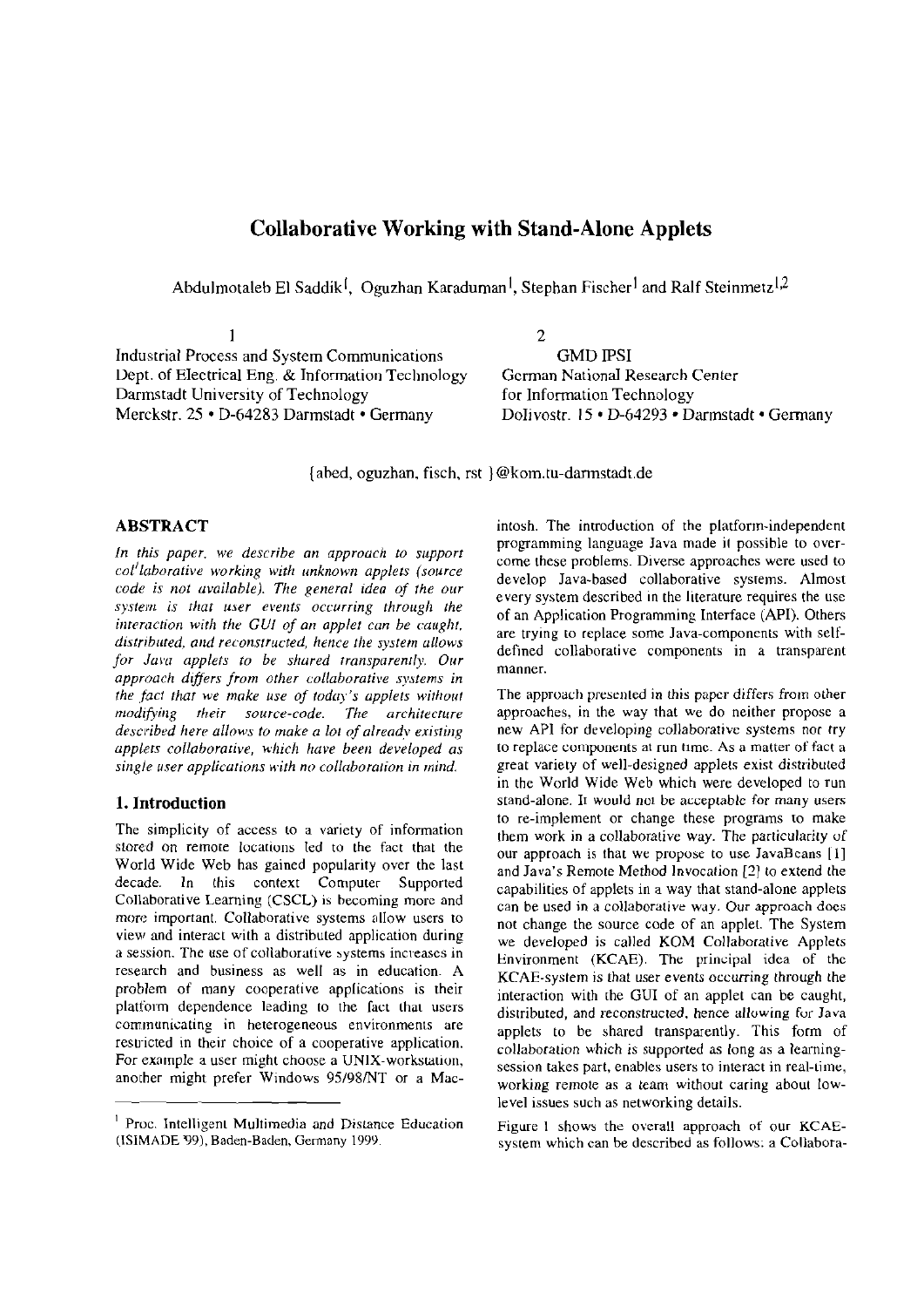tion client (KCAE-Client) instantiates applets or applications which are developed as stand-alone applications. These applets or applications are then used collaboratively with the aid of the KCAE-Client. The KCAE-Client can be seen as a component adapter. Every event occurring at the graphical user interface of the application is sent to the adapter, which then sends the events to the collaboration server (KCAE-Server). When the KCAE-server receives an event, it multicasts it to all other KCAE-clients in the session.

The rest of the paper is organized as follows. Section 2 describes the system design. The description of the architecture (Section 3) is followed by the description of the collaborative use of source code unavailable applets in Section 4. Section 5 discusses related work and Section 6 concludes the paper and gives an outlook.



Fig1: Overall System Architecture of KCAE

#### 2. System Design

The aim of KCAE is to make a huge amount of today's available applets collaborative, which are developed as single user applications with no collaboration in mind, without any change or modification of their respective source code.

#### 2.1 Requierements

Before describing the architecture of the system, we first present a list of requirements which describe our objective in more detail:

Applications using the standard Java-Core API should be supported, that is no change in the API should be necessary.

No source code is required to share an applet. Both AWT and Swing components should be supported. A solution restricted to only one kind of graphical user interface is not acceptable.

The system should permit unanticipated collaboration. Furthermore, a person who is interested in more than one application running at the same time, should have the opportunity to take part in more than one application simultaneously.

As little as possible of the network's bandwidth should be consumed.

#### 2.2 Design Considerations

The delegation event model of JDK1.2 provides a standard mechanism for a source component to generate an event and send it to a set of listeners. Furthermore, the event model even allows to send the event to an adapter, which then works as an event listener for the source and as a source for the listener. Because the handling of events is the crucial task in developing an application, this enhancement made the development of applets much more flexible. Another important enhancement of Java is the introduction of the JavaBeans Technology and of the Remote Method Invocation (RMI) which makes it possible to create distributed Java-to-Java applications, in which the methods of remote Java objects can be invoked from other Java virtual machines, possibly running on different hosts.

There are two main approaches for the design of collaborative applications [15]. One possible approach implies a centralized architecture, where a single instance of an application is run on a host machine, usually the server machine, and its graphical output is distributed to all participants. This approach which is illustrated in Figure 2 consumes substantial network bandwidth (illustrated through bold arrows in Figure 2), even if the graphical data is transmitted in a compressed way [14].

Another approach is the replicated architecture which allows the application to be downloaded to each participant and to run Iocally. Consequently, the bandwidth required for the collaboration  $i<sub>S</sub>$ substantially less than using a centralized architecture [14]. Only input resulting from the interaction with the graphical user interface is distributed, the graphical output is generated locally for each participant.

The bandwidth savings become apparent when one considers that the centralized approach also must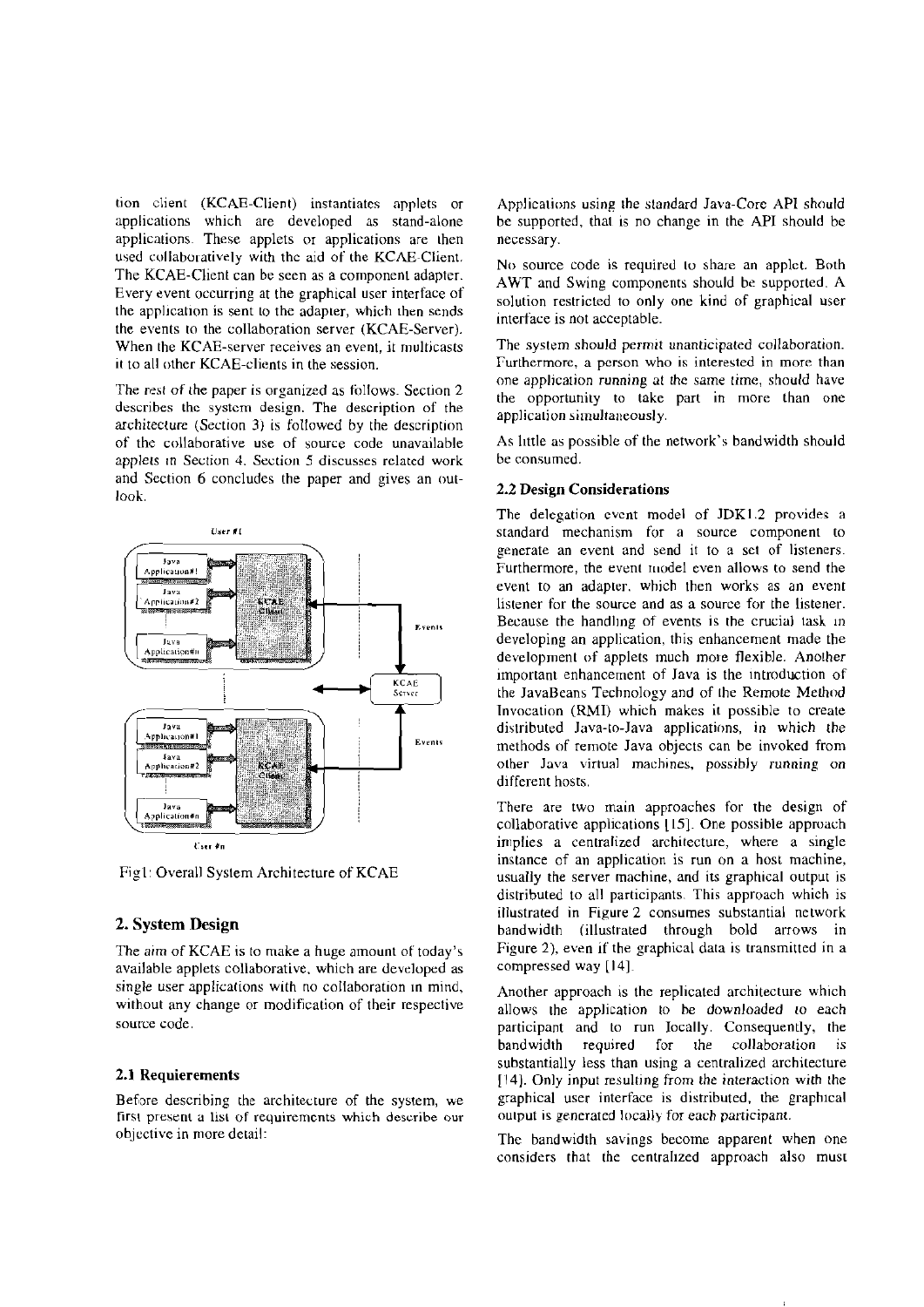receive input from each user, but uses a considerable amount of bandwidth to distribute the graphical information.





**E.** Data for Display informations

Fig2: Interaction by transmission of graphical data

Our system is bascd on rhe replicated architecture presented in Figure **3** in which an instance of each application runs locally at each participant's side and only the interaction of each User with thc system is distributed through cvents to all the participants passcd by the server.

It should be noted that our approach relies on the particular properties of Java The lava Viriual Machine provided in each browscr available nowadays offers a homogeneous application environment across different platforms. All participants in a collaborative session have access to the applets which are downloaded and executed within the browser's virtual machine. In case of using Swing components the use of a Java-Plugin to replace the browser's virtual machine is an appropriate solution.

#### **3. System Architecture**

In this scction, wc describe our implernentation of a collaborative System according to the requirements and design consideration described above. As we are concerned with Java applets it should be mentioned that we prcsume the availability of a web-server. Therefore it is the part of the system to start with. It should also be noted that there are two types of servers running on the central machine. One is the Web-Server which sends the HTML documents and the applets to the requesting clients. thc sccond onc is a Java-RMI server responsible for multicasting all events sent from one clienl to all othcr clients.

HNB Hu A  $\mathbf{u}$ .<br>album Application Agdication hexten Interaction **INCZOCK** First. Chloder **Listnia der** 



applet and cxecutes it. When the applet is started the

Fig3: The replicated distribution approach

*Interaction Server* 

Sava

uscr rcqucsts to join a specified session. If the session does not exist, a new one is created. If no other participants are in the session the unique person in the session can interact with the applet s/he chose from a list of all available applications and explore it as if s/he were not be parr of a collaborative environment. This is done because applications are designed and implemented as collaboration-unaware applications. Thus the KCAE-client sends the received events to the KCAE-Scrvei, which finds out that there are no other participants in the session and ignores the events.

#### **Java Applications/Applets**

It should be noted that Java applications/applets instantiated by our KCAE-Client are not part of KCAE. They are furthermore collaboration-unaware appIications developed using the standard Java technology. As mentioned earlier in this Paper, our system supports both AWT- and Swing-based applications. These applications are loaded dynamically. after a client joined a session. In this manner all possible applications/ applets a user can invoke can be stored in a configuration file by the KCAE-Client. Participants can invoke one or more of these applications in a session if desired.

#### **3.1 KCAE-Server**

The KCAE-Server is a Java based application. I1 **is**  entirely written in Java and can therefore be run

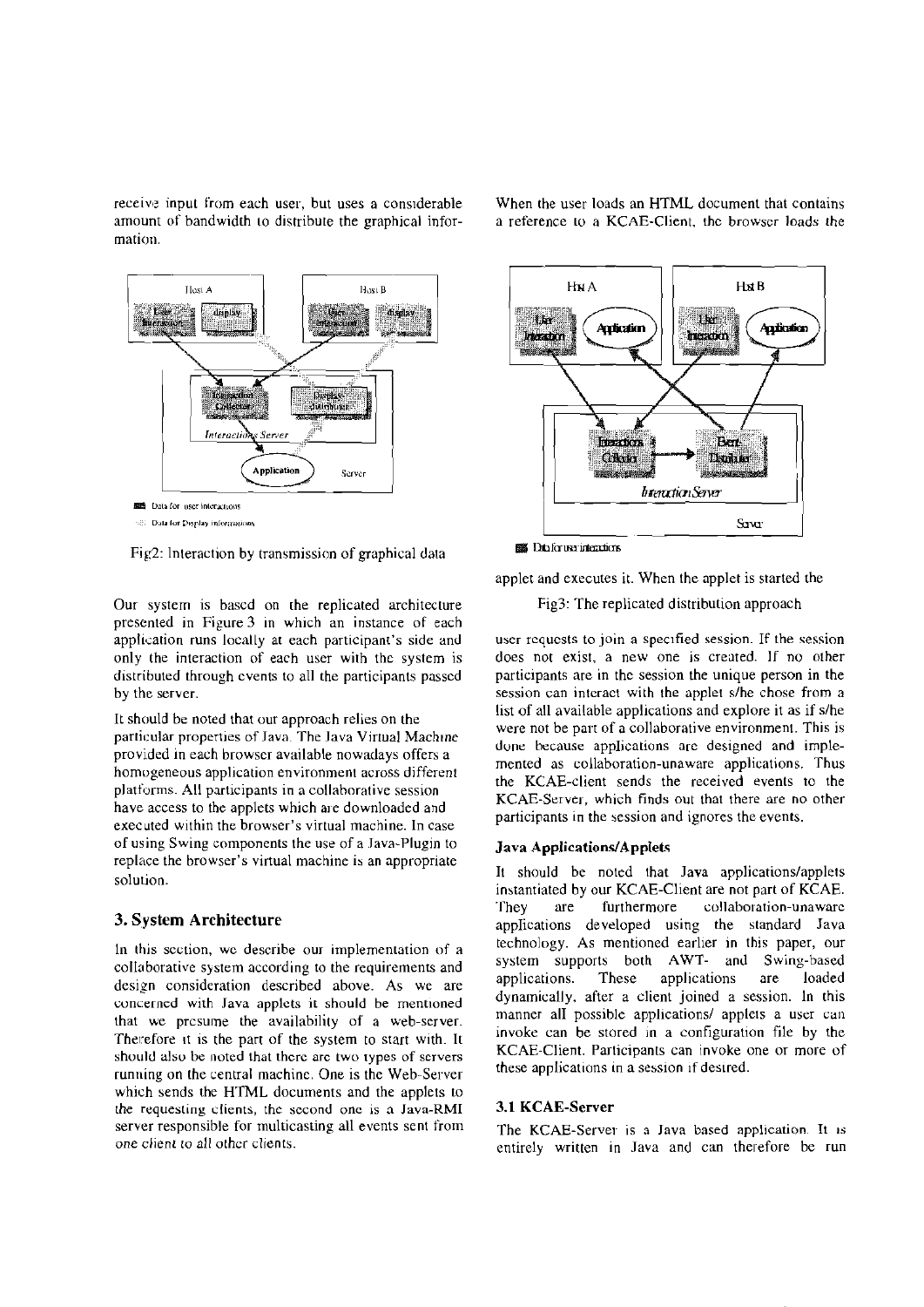independently from the underlying platform. The server works as an event multicaster. Each remote client in the collaboration session registers itself with a unique name at the server.

The communication between KCAE-clients and KCAE-server is based on Java RMI and bi-directional. With the help of the RMI-Callback mechanism, the server communicates directly with the registered clients. The server dispatches the external events comine from registered clients in the session and multicasts them. An event received by ihe server is multicasted to all registered clients except of the client which fired the event. Information about available applications and applets, which can be used in a collaborative way, are read from the configuration file by the server and sent to parricipants who just joined. so that the participants can load and run these applications and applets. The configuration file, which is orgsnized as a propertics file. contains the names of the applications/applets and the full names of their main class. The eniries should have the following syntax:

application.[n]  $name = [name]$ 

 $application.[n].class = [class]$ 

where:

n: number **of** the applicarion in the list

name: a suitable name for the application.

class: full name of the main class.

An example is in Figure 4 illustrated:

#Application entry

application. 1 .name=myTestApplication

application. I .class=kom.develop.apps.MyApp

# Applet entry

applet. l .name=niyTestApplet

applet. 1.class=kom.develop.applets.TestApplet

Fig4: Excerpt of a configuration file

## 3.1 KCAE-Client:

The KCAE-client is a Java applet which consists of the following components:

- Collaboration Manager
- Componcnt Adapter
- Listener Adapter • Component Ad<br>• Listener Adapter<br>• Event Adapter
- 

#### **Collaboration Manager**

The Collaboration Manager is the main component on ihe client side and provides the User with a graphical interface offering the following options: Joining the session, starting applicationslapplets and chatting with all other participants. The collaboration manager<br>dispatches external events coming from the dispatches external events coming from the collaboration server and forwards them to the component adapter.

#### Components Adapter

The Component Adapter maintains a list of the GUIcomponents of all applications and applets. This list is created with ihe help of the **java.awt.Container-class.**  which allows to get references of all applet components. With the help **OE** the main window of an application, a list of the GUI components in this application can be created directly. For that reason, the main window of an application loaded by the Collaboration Manager is registered by the Component Adapter. However, Java applets do not use stand alone windows. They are an extension of the class java.awt.Panel and can thus be easily located in a window. The window containing the applet can ihen be registered as main window by the Component Adapter. As an example syntax of the registration by the Component Adapter is shown in Figure 5. After the registration the list of all the Swing andlor AWTcomponenrs within the applet is created directly. This task is done by each client in such an order, that the components have the same reference by all clients. The references are used to point the components, which are the source of the events sent to the Server and afier that multicasted to all clients. With the help of references, the source of the incoming events are located and the event is reconstructed on each client. as if it occurred locally.

#### .....

Class  $cl = Class.format(className);$ 

*I1* If it is an applet, instantiate and locate  $11$  it in a Frame

 $myApplet = (Applet)cl.newInstance();$ 

myApplet.init();

 $myWindow = new Frame("Titel");$ 

myWindow.add("Center", myApplet);

// Otherwise instantiate it

 $myWindow = (Window)c1 newInstance();$ 

 $II$  Register this Frame as main Frame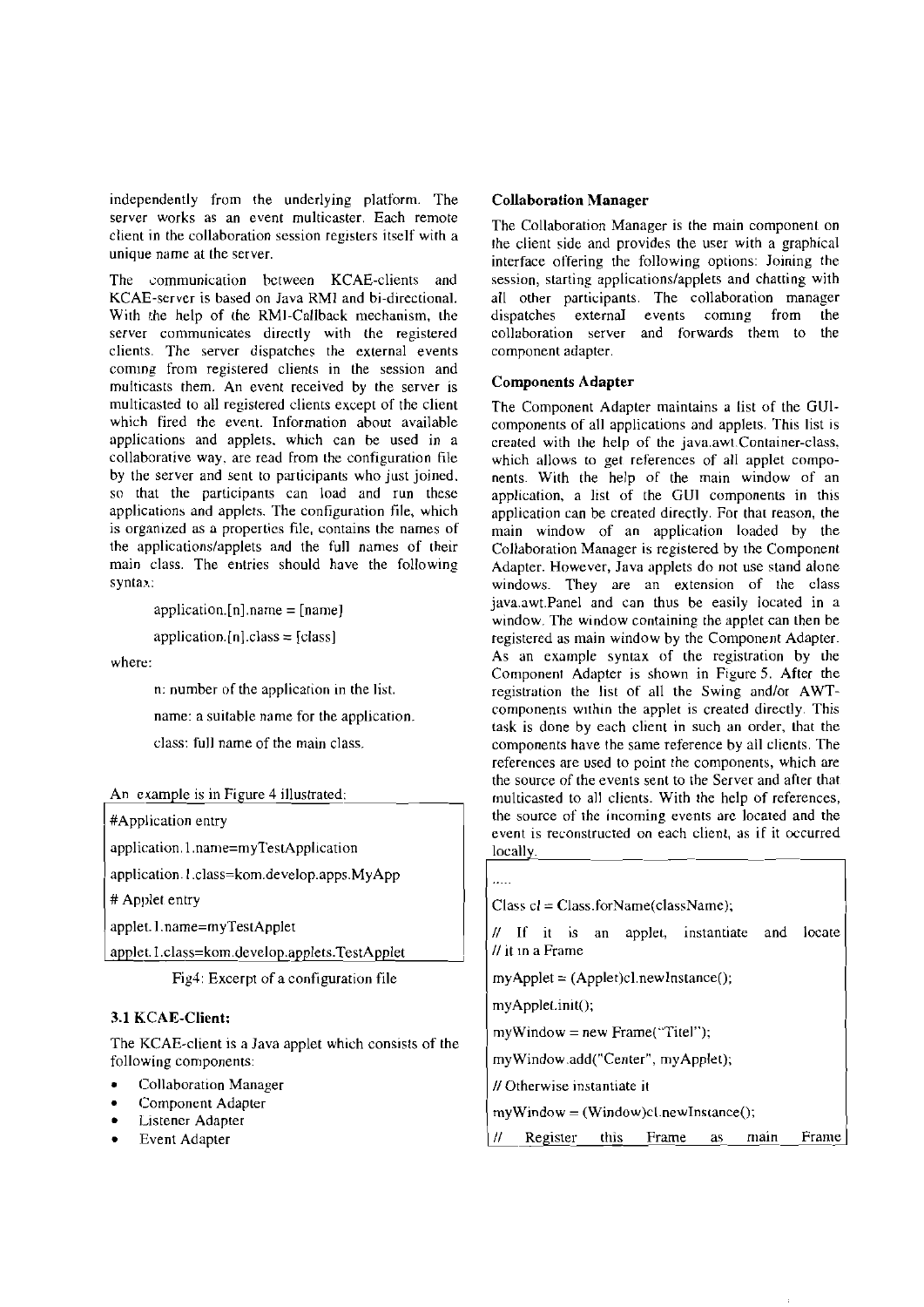V by Components Adapter 1)<br>Components Adapter.addContainer(myWindow);

Fig5: Excerpt of the instantiation meihod

#### Listener Adapter

The Lisiener Adapter implements AWT listeners, which listen to Mouse- and KeyEvent for all AWTcomponents cxcept of java.awt.Scrollbar, java.awt.Choice and java.awt.List. For these coniponents the Listener Adapter listens to AdjustmenrEvent, ItemEvent and ActionEvent. 1f an internal event occurred. The Listeners Adapter catches and converts it to an external event which is then forwarded to the Collaboration Managcr. The CoIlaboration Manager sends these events to the collaborarion server ihat multicasts them.

#### Event Adapter

Thc Event Adapter converts incoming external evenis to A'WT events, which can bc processed locally. External events are cxtensions of the AWT events denoted as remote (external) to let the Listener Adapter be able to differentiate internal occurred events from external (incoming) ones.

#### **3.3** Data **Flow**

Figure 6 shows the overall event circulation of the system. Applications are embedded in the client as shown in the Figure 6. There are two main data paths in the whole system. The first path is labelled with the number 1,2 and 3. This path is used to send the internal AWT events io the server, which multicasts ihem to all other pariicipants. The data tlow woiks as follows:



Fig6: Events circulation

- Any Event occurred in a Java-application is caught by the Listener Adapter.
- The Listener Adapter tests, whether the event is an external or an internal event. It sends only internal AWT events, which were not received from other clients to the Collaboration Manager.
- 3) The Collaboration Manager sends incoming events to the server via a RMI connection.

Via the second data path shown in Figure 6 lahelled with the numbers 4, **5.** 6, 7 and 8, the external AWT events sent from the servcr are caught by the Collaboration Manager and the Component Adapter in order to reconstruct ihe event locally, These events are sent to the Java application in the following order:

- 4) The server sends the remote events to the client.
- 5) The client catches remote events and sends them to the Component Adapter.
- 6) The Componenr Adapter extracis thc information about event sources and sends the informations accomplished with the events to the Event Adapter.
- 7) The Evcnt Adapter converts these cvents to AWT events and sends them to the Component Adapter.
- B) The Component Adapter sends the event to the application which reacts as if the user would interact with the GUI.

## **4. Collaborative Use of** Applets **in** KCAE

Figure 7 shows the graphical user interface of the KCAE-client applet with a collaboration unaware applet (ItBean Ethernet Frame) used collaboratively.



Fig7: The graphical user interface of the KCAE-Client with a collaboration-unaware applet used collaboratively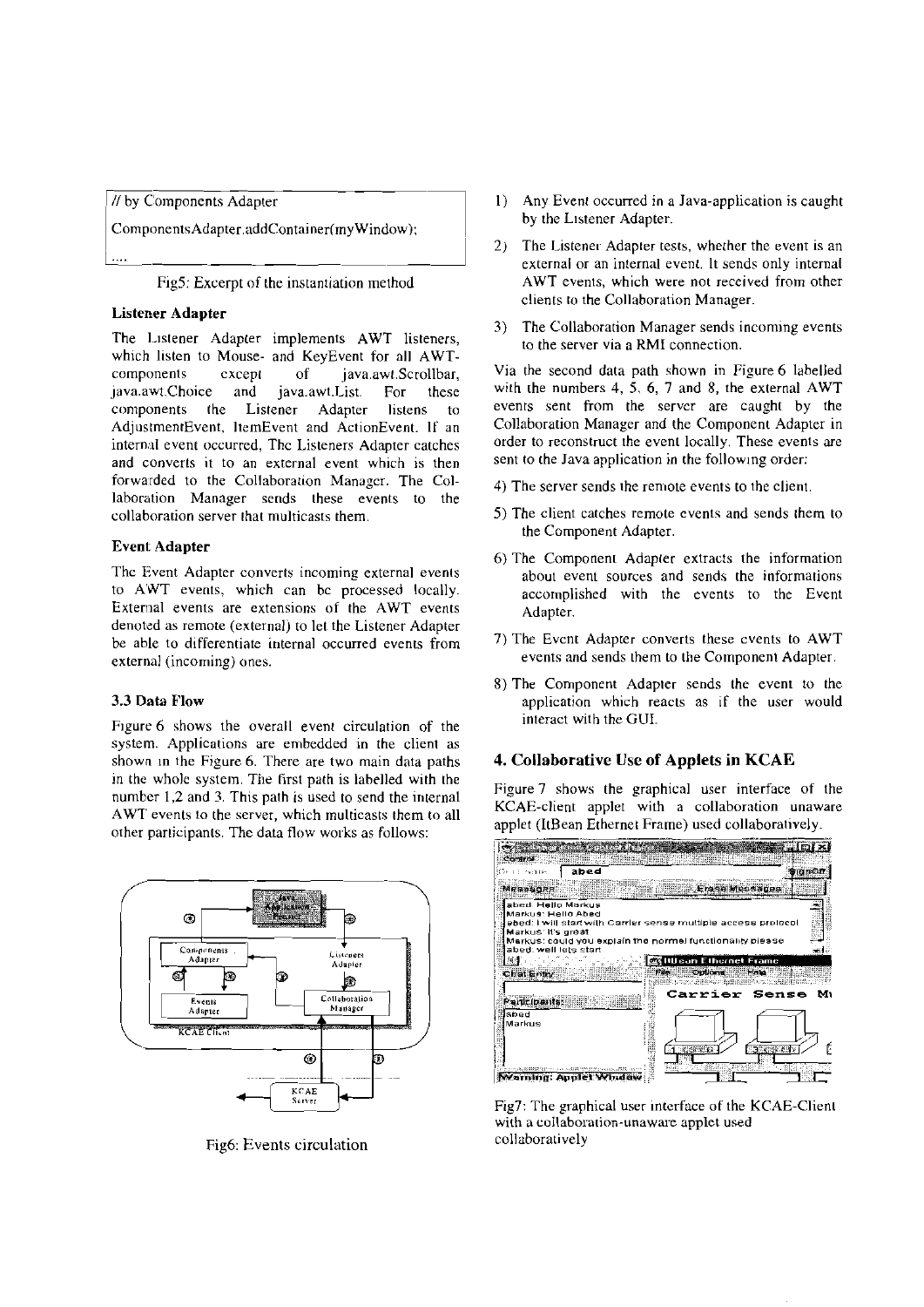In general we can summarize the functionality of the KCAE system from the end-user's poini of view (see Figure 7) as follows:

- users go to a specified URL (the web server containing the HTML documents and applets to be shared).
- they load an applet *(KCAE-Client)* which offers the following properties:
	- applets list: list of all available applets to he shared. Choosing an applet will cause it to be downloaded to run on the local machine.
	- participants list: contains the names of participants ot'a running session.
- each interaction with a collaborative applet 1s transmitted to all participant via the RMI-server.
- **users can chat with other participants.**
- users may invoke more than one collaborative applet at a time.

#### **5. Related Work**

Kuhmünch **[1]** at the University of Mannheim developed a Java Remote Control Tool, which allows to control and synchronize disrrihuted Java applications and applets. The drawback of this approach is that it is necessary to have access to the original source code of the application or applets in order to make it collaborative. That means every applet must initiate a Remote-Control-Client object which is usually done in the construclor of the applet. AIso the event handling within the applet must be modified in order to receive and/ or send events from / to remote applets.

The Multimedia Communications Research Laboratory at the University of Ottawa has developed Java Enabled Telecollaboration System (JETS) that supports the development of collaborative applications. JETS  $[4]$ ,  $[5]$  is an API, which implies that an application has to be rewritten if it shall run in a collaborative way.

Habanero [6] is an approach that supports the development of collaborative environments. Hahanero is in its terms a framework that helps developers to create shared applications, either by developing a new one from scratch or by altering an existing single-user application which has to be modified to integrate the new collahorative functionaIity. Instead of using applets, which can be embedded in almost every browscr, the Habanero system uscs so-called "Happlets" which need a proprietary hrowser to be downloaded and installed on the client site.

Java Collaborative Environment (JCE) has been develioped at the National Institute of Standards and Technology (NIST) coming up with an extended

version of the Java-AWT [8] called Collaborative AWT (C-AWT). In this approach AWT-components must be replaced hy ihe corresponding C-AWT components [11].

All these approaches propose the use of an API, which has the cost of modifying the source-code of an application, re-implementing it or to design and implement a new application from scratch in order to make it collaborative.

Java Applets Made Multiuser (JAMM) [9] is a system which is similar to our approach in terms of its ohjective: The collahoration of single-user applications. The difference hetween both approaches is the way how the collahoraiion is achieved. In JAMM [I01 the set of applications that can be shared is constrained to those that are developed using Swing user interface components as part of Java Foundation Classes which are part of the standard JDK since version 1.2. JAMM's set of applications is furthermore restricted io those which implement the Java serializable interface.

#### **6. Conclusion and Future Work**

In this paper we described a mechanism that enable us to use almost all single-user applets and applicaiions in a collaborative way. We used the replicated approach and keep uack of the components to he able to reconstruct user events on the remote side. We hence developed an architecture that allows to collaborate via collahorative-unaware applications without modifying the source code.

We have successfully tested our system on a number of applets, including educational applets (Figure 7) implemented with JDK 1.1, and Swing. A chat funetionaliiy is supported directly in our environment. In general, these applets work well with a few minor difficulties related to some limitations described below. **A** part of these restrictions we encountered is that Frames, Dialogs and FileDialogs created within a collahorative-made application at run time can not be used collaboratively, as long as they are not registered by the Component Adapter explicitly. This leads to the fact that collaboration is only possible for first level windows. Some of the interesting aspect in collaborative environment which we did noi consider yet are session control and floor conrrol. Floor control means if a user wants to control the appIet, S / he should be able to apply for the control. The collahoration mannger on the server sends the request to the owner of the session (if available) to get a permission for handing the control over to the requesred User. Lusing and gaining **a** conirol can be seen as a simple task where gaining ihe control means